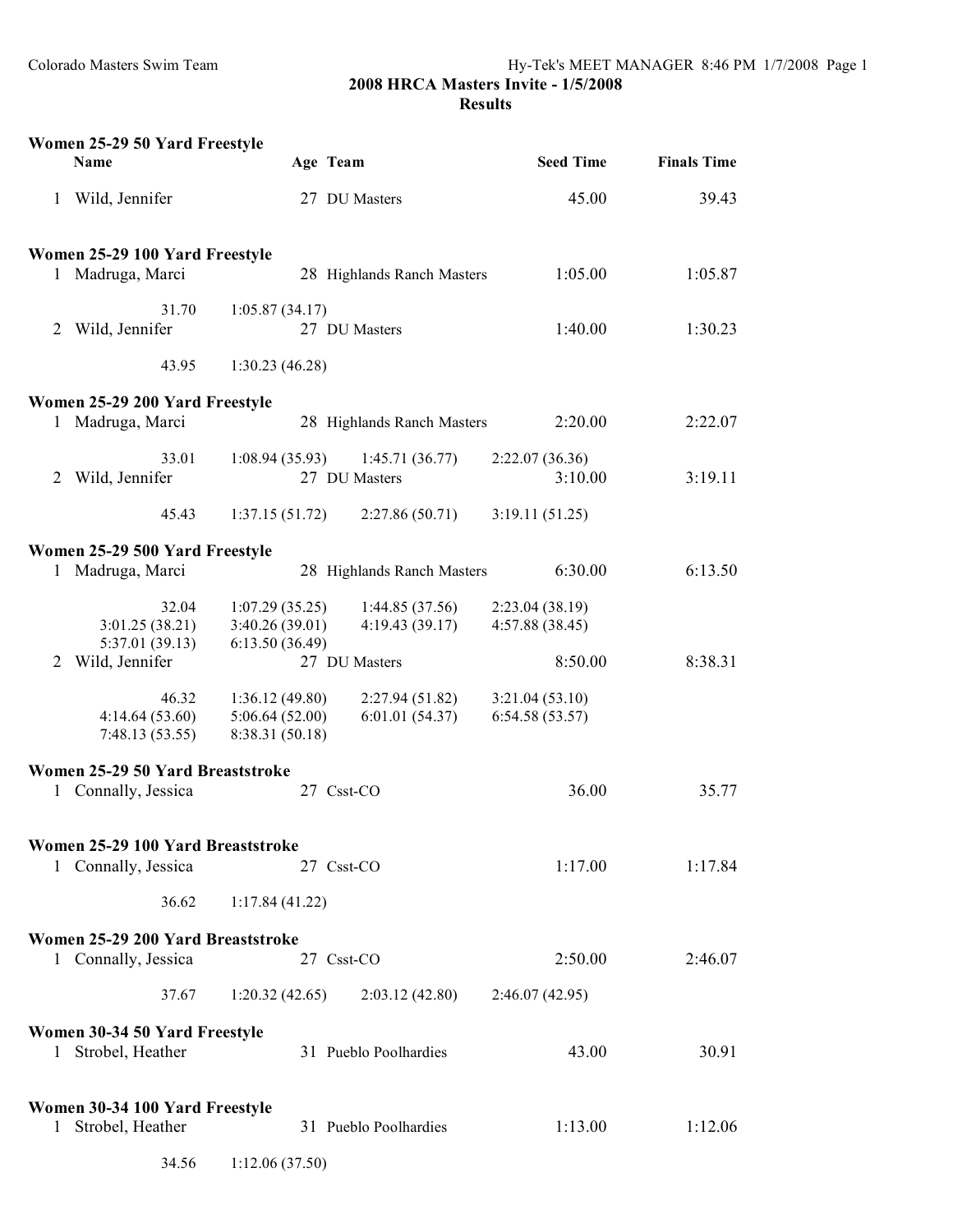| Colorado Masters Swim Team                                            | 2008 HRCA Masters Invite - 1/5/2008<br><b>Results</b>                                   |                                   | Hy-Tek's MEET MANAGER 8:46 PM 1/7/2008 Page 1 |  |
|-----------------------------------------------------------------------|-----------------------------------------------------------------------------------------|-----------------------------------|-----------------------------------------------|--|
| Women 30-34 50 Yard Breaststroke<br>Strobel, Heather<br>1             | 31 Pueblo Poolhardies                                                                   | 54.00                             | 39.45                                         |  |
| Women 30-34 100 Yard Breaststroke<br>Strobel, Heather<br>$\mathbf{1}$ | 31 Pueblo Poolhardies                                                                   | 1:27.00                           | 1:26.85                                       |  |
| 40.82                                                                 | 1:26.85(46.03)                                                                          |                                   |                                               |  |
| <b>Women 30-34 100 Yard IM</b><br>Strobel, Heather<br>$\mathbf{1}$    | 31 Pueblo Poolhardies                                                                   | 1:20.00                           | 1:22.99                                       |  |
| 40.28                                                                 | 1:22.99(42.71)                                                                          |                                   |                                               |  |
| Women 35-39 50 Yard Freestyle<br>1 Lobojko, Leslie                    | 38 Highlands Ranch Masters                                                              | 31.64                             | 31.65                                         |  |
| 2 Hendren, Sara                                                       | 38 Highlands Ranch Masters                                                              | 37.67                             | 34.87                                         |  |
| Women 35-39 100 Yard Freestyle<br>1 Lobojko, Leslie                   | 38 Highlands Ranch Masters                                                              | 1:04.00                           | 1:09.17                                       |  |
| 33.23                                                                 | 1:09.17(35.94)                                                                          |                                   |                                               |  |
| Women 35-39 500 Yard Freestyle<br>1 Lear-Kaul, Kelly                  | 35 Highlands Ranch Masters                                                              | 6:45.00                           | 6:48.61                                       |  |
| 34.45<br>3:17.01(42.14)<br>6:07.58(42.48)<br>6:48.61(41.03)           | 1:12.70(38.25)<br>1:53.41(40.71)<br>3:59.55(42.54)<br>4:42.23(42.68)                    | 2:34.87(41.46)<br>5:25.10(42.87)  |                                               |  |
| 2 Lobojko, Leslie                                                     | 38 Highlands Ranch Masters                                                              | 7:20.00                           | 7:19.86                                       |  |
| 36.20<br>3:31.22 (45.89)<br>6:36.15(46.58)                            | 1:16.84(40.64)<br>2:00.43(43.59)<br>4:17.23(46.01)<br>5:03.21 (45.98)<br>7:19.86(43.71) | 2:45.33(44.90)<br>5:49.57 (46.36) |                                               |  |
| Women 35-39 50 Yard Breaststroke                                      |                                                                                         |                                   |                                               |  |
| 1 Hendren, Sara                                                       | 38 Highlands Ranch Masters                                                              | 42.67                             | 42.27                                         |  |
| Women 35-39 100 Yard Breaststroke<br>1 Hendren, Sara                  | 38 Highlands Ranch Masters                                                              | 1:31.87                           | 1:33.41                                       |  |
| 44.49                                                                 | 1:33.41 (48.92)                                                                         |                                   |                                               |  |
| Women 40-44 50 Yard Freestyle                                         |                                                                                         |                                   |                                               |  |
| 1 Riner, Betsy                                                        | 40 Inverness                                                                            | 30.00                             | 29.22                                         |  |
| Hagadorn, Heather<br>2                                                | 42 DU Masters                                                                           | 29.00                             | 29.84                                         |  |
| McClosky, Julie<br>3                                                  | 40 Unattached                                                                           | NT                                | 31.76                                         |  |
| Women 40-44 100 Yard Freestyle<br>1 Riner, Betsy                      | 40 Inverness                                                                            | 1:06.00                           | 1:06.42                                       |  |

32.45 1:06.42 (33.97)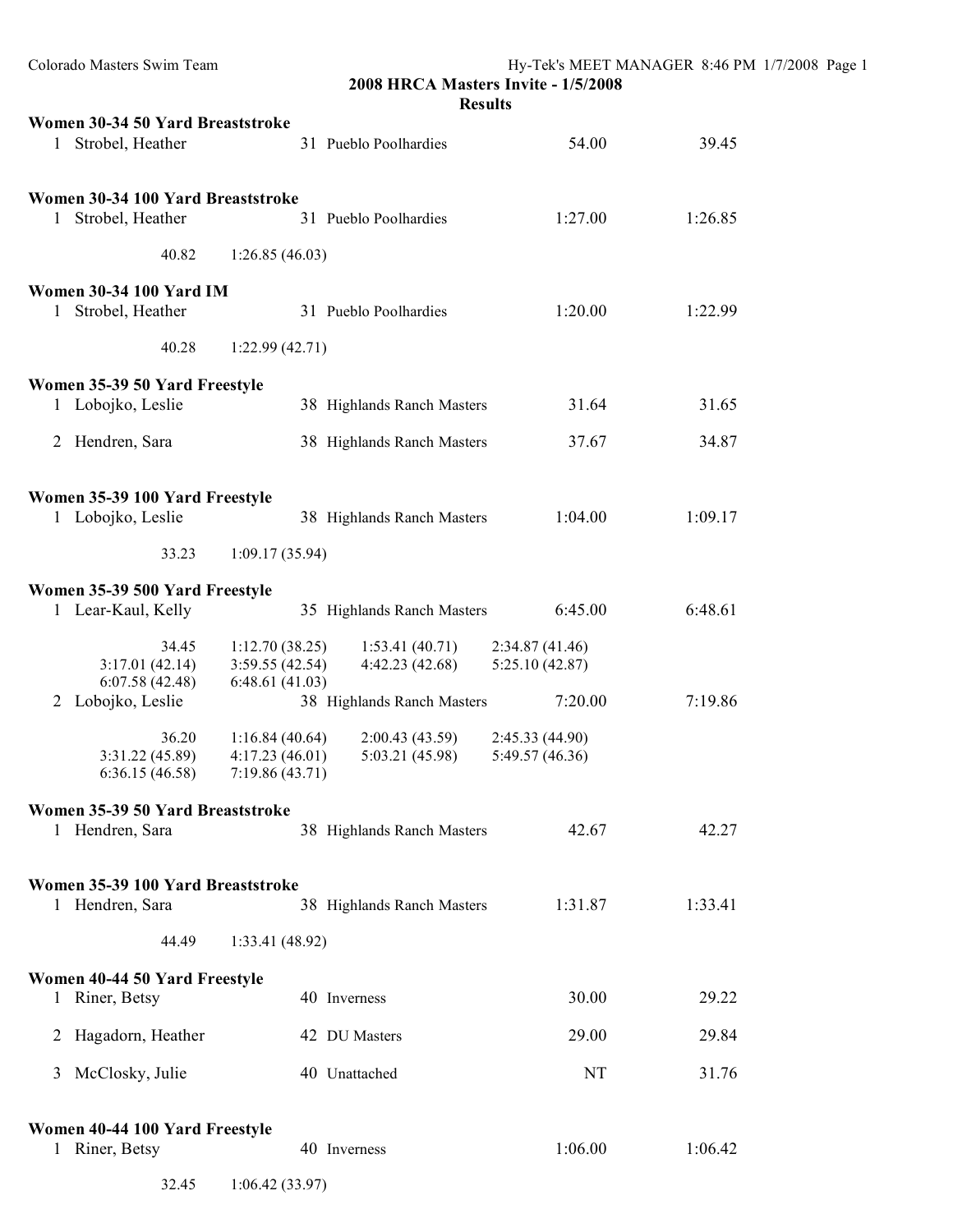|   | Women 40-44 50 Yard Backstroke<br>1 Hagadorn, Heather       |                | 42 DU Masters                                | 35.00                      | 34.53   |
|---|-------------------------------------------------------------|----------------|----------------------------------------------|----------------------------|---------|
|   | Women 40-44 100 Yard Backstroke<br>1 Golding, Sandy         |                | 44 Greenwood Athletic Club                   | 38.00                      | 1:24.37 |
|   | 40.55                                                       | 1:24.37(43.82) |                                              |                            |         |
|   | Women 40-44 200 Yard Backstroke<br>1 Golding, Sandy         |                | 44 Greenwood Athletic Club                   | 3:40.00                    | 3:08.64 |
|   | 42.90                                                       |                | $1:30.41(47.51)$ $2:20.03(49.62)$            | 3:08.64(48.61)             |         |
|   | Women 40-44 50 Yard Breaststroke<br>1 Von der Lippe, Susan  |                | 42 Loveland Masters                          | 30.80                      | 31.19   |
|   | 2 Hagadorn, Heather                                         |                | 42 DU Masters                                | 40.00                      | 42.65   |
|   |                                                             |                |                                              |                            |         |
|   | Women 40-44 200 Yard Breaststroke<br>1 Von der Lippe, Susan |                | 42 Loveland Masters                          | 2:24.80                    | 2:27.54 |
| 2 | 33.76<br>Johnson, Deanna                                    | 1:11.69(37.93) | 1:49.62(37.93)<br>44 Highlands Ranch Masters | 2:27.54 (37.92)<br>3:05.00 | 3:12.83 |
|   | 42.15                                                       |                | $1:30.02(47.87)$ $2:20.50(50.48)$            | 3:12.83(52.33)             |         |
|   | Women 40-44 50 Yard Butterfly                               |                |                                              |                            |         |
|   | 1 Riner, Betsy                                              |                | 40 Inverness                                 | 34.00                      | 32.62   |
|   | 2 Hagadorn, Heather                                         |                | 42 DU Masters                                | 34.00                      | 33.67   |
| 3 | Peters, Leigh                                               |                | 44 Highlands Ranch Masters                   | 40.00                      | 40.04   |
| 1 | Women 40-44 100 Yard Butterfly<br>Von der Lippe, Susan      |                | 42 Loveland Masters                          | 58.45                      | 1:00.76 |
|   | 28.82                                                       | 1:00.76(31.94) |                                              |                            |         |
|   | Women 40-44 200 Yard Butterfly                              |                |                                              |                            |         |
|   | 1 Von der Lippe, Susan                                      |                | 42 Loveland Masters                          | 2:10.45                    | 2:14.13 |
|   | 30.30                                                       | 1:04.57(34.27) | 1:39.52(34.95)                               | 2:14.13(34.61)             |         |
|   | Women 40-44 100 Yard IM<br>1 Von der Lippe, Susan           |                | 42 Loveland Masters                          | 1:00.00                    | 1:02.64 |
| 2 | 30.08<br>Hagadorn, Heather                                  | 1:02.64(32.56) | 42 DU Masters                                | 1:15.00                    | 1:15.43 |
| 3 | 34.87<br>Riner, Betsy                                       | 1:15.43(40.56) | 40 Inverness                                 | 1:20.00                    | 1:16.13 |
|   | 35.02<br>4 Peters, Leigh                                    | 1:16.13(41.11) | 44 Highlands Ranch Masters                   | 1:26.00                    | 1:27.17 |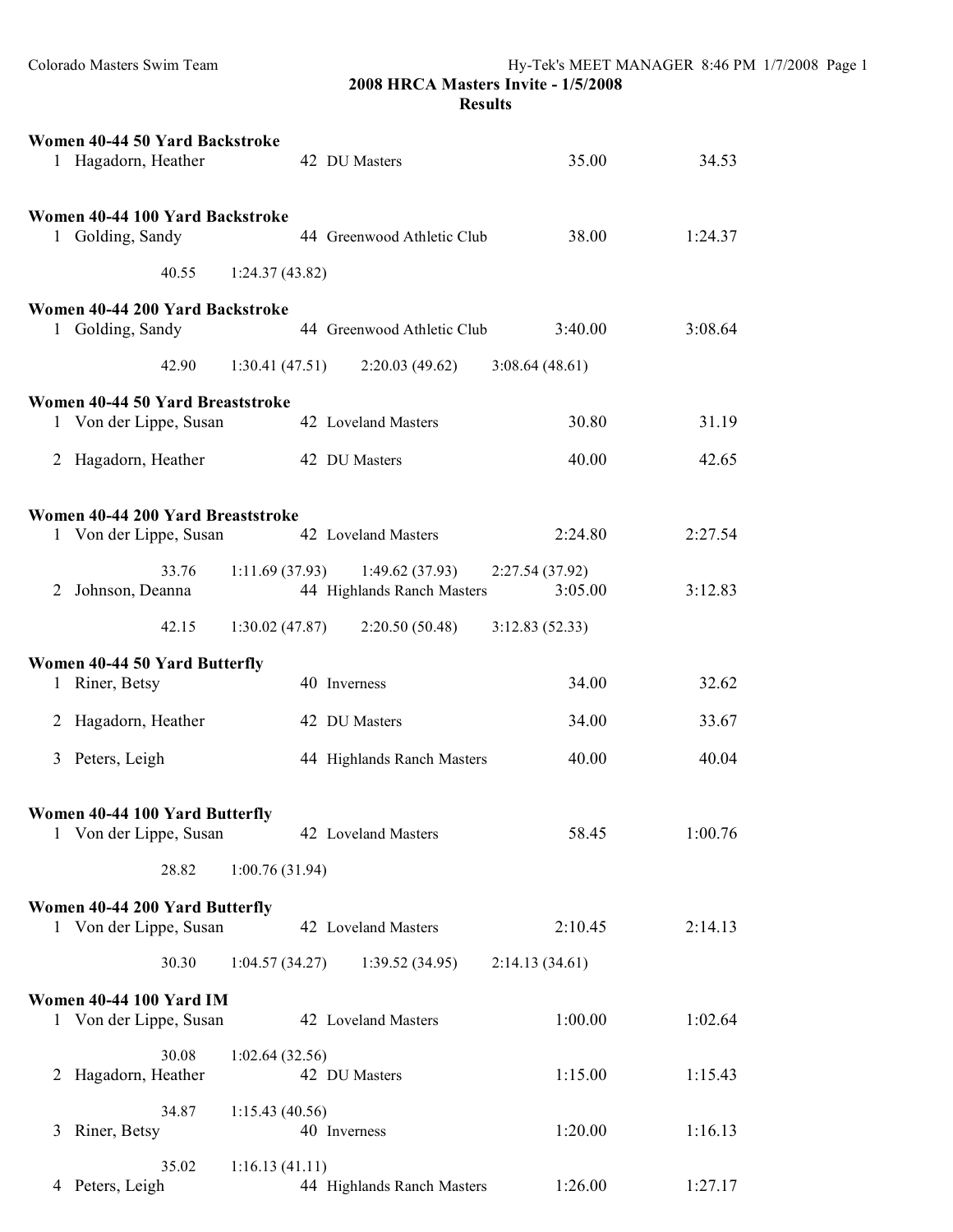41.02 1:27.17 (46.15)

|                | Women 45-49 50 Yard Freestyle                        |                                  |                                     |                                     |         |
|----------------|------------------------------------------------------|----------------------------------|-------------------------------------|-------------------------------------|---------|
|                | 1 Garnier, Kathy                                     |                                  | 47 Inverness                        | 26.50                               | 26.35   |
| 2              | Tatnall, Suzy                                        |                                  | 48 Highlands Ranch Masters          | 29.00                               | 29.64   |
| 3              | Bergen, Michelle                                     |                                  | 46 DU Masters                       | 29.49                               | 30.93   |
| 4              | Nolte, Susan                                         |                                  | 46 Inverness                        | 34.00                               | 33.86   |
| 5              | Sortwell, Andrea                                     |                                  | 48 Bee Gees                         | 35.59                               | 37.59   |
|                | Women 45-49 100 Yard Freestyle<br>1 Bergen, Michelle |                                  | 46 DU Masters                       | 1:05.92                             | 1:08.81 |
|                | 32.92                                                | 1:08.81(35.89)                   |                                     |                                     |         |
|                | Women 45-49 500 Yard Freestyle<br>1 Hughes, Cindy    |                                  | 46 Highlands Ranch Masters          | 8:00.00                             | 8:03.38 |
|                | 44.02                                                | 1:30.65(46.63)                   | 2:18.88(48.23)<br>5:38.76()         | 4:48.33 (2:29.45)<br>6:28.60(49.84) |         |
| 2              | 7:18.18(49.58)<br>Sortwell, Andrea                   | 8:03.38 (45.20)                  | 48 Bee Gees                         | 8:53.00                             | 8:56.11 |
|                | 47.69<br>4:23.77(54.74)                              | 1:39.65(51.96)<br>5:18.30(54.53) | 2:33.32(53.67)<br>8:56.11 (3:37.81) | 3:29.03(55.71)                      |         |
|                | Women 45-49 50 Yard Backstroke                       |                                  |                                     |                                     |         |
|                | 1 Tatnall, Suzy                                      |                                  | 48 Highlands Ranch Masters          | 34.20                               | 35.13   |
| $\overline{2}$ | Garnier, Kathy                                       |                                  | 47 Inverness                        | 37.00                               | 35.98   |
| 3              | Bergen, Michelle                                     |                                  | 46 DU Masters                       | 35.50                               | 38.08   |
|                | Women 45-49 100 Yard Backstroke                      |                                  |                                     |                                     |         |
|                | 1 Bergen, Michelle                                   |                                  | 46 DU Masters                       | 1:18.68                             | 1:19.64 |
|                | 38.67                                                | 1:19.64(40.97)                   |                                     |                                     |         |
|                | Women 45-49 50 Yard Breaststroke                     |                                  |                                     |                                     |         |
|                | 1 Nolte, Susan                                       |                                  | 46 Inverness                        | 42.50                               | 42.63   |
| 2              | Sortwell, Andrea                                     |                                  | 48 Bee Gees                         | 47.00                               | 47.71   |
|                | Women 45-49 100 Yard Breaststroke                    |                                  |                                     |                                     |         |
|                | 1 Nolte, Susan                                       |                                  | 46 Inverness                        | 1:32.50                             | 1:33.31 |
|                | 44.42                                                | 1:33.31 (48.89)                  |                                     |                                     |         |
| 2              | Sortwell, Andrea                                     |                                  | 48 Bee Gees                         | 1:45.58                             | 1:44.75 |
|                | 49.58                                                | 1:44.75(55.17)                   |                                     |                                     |         |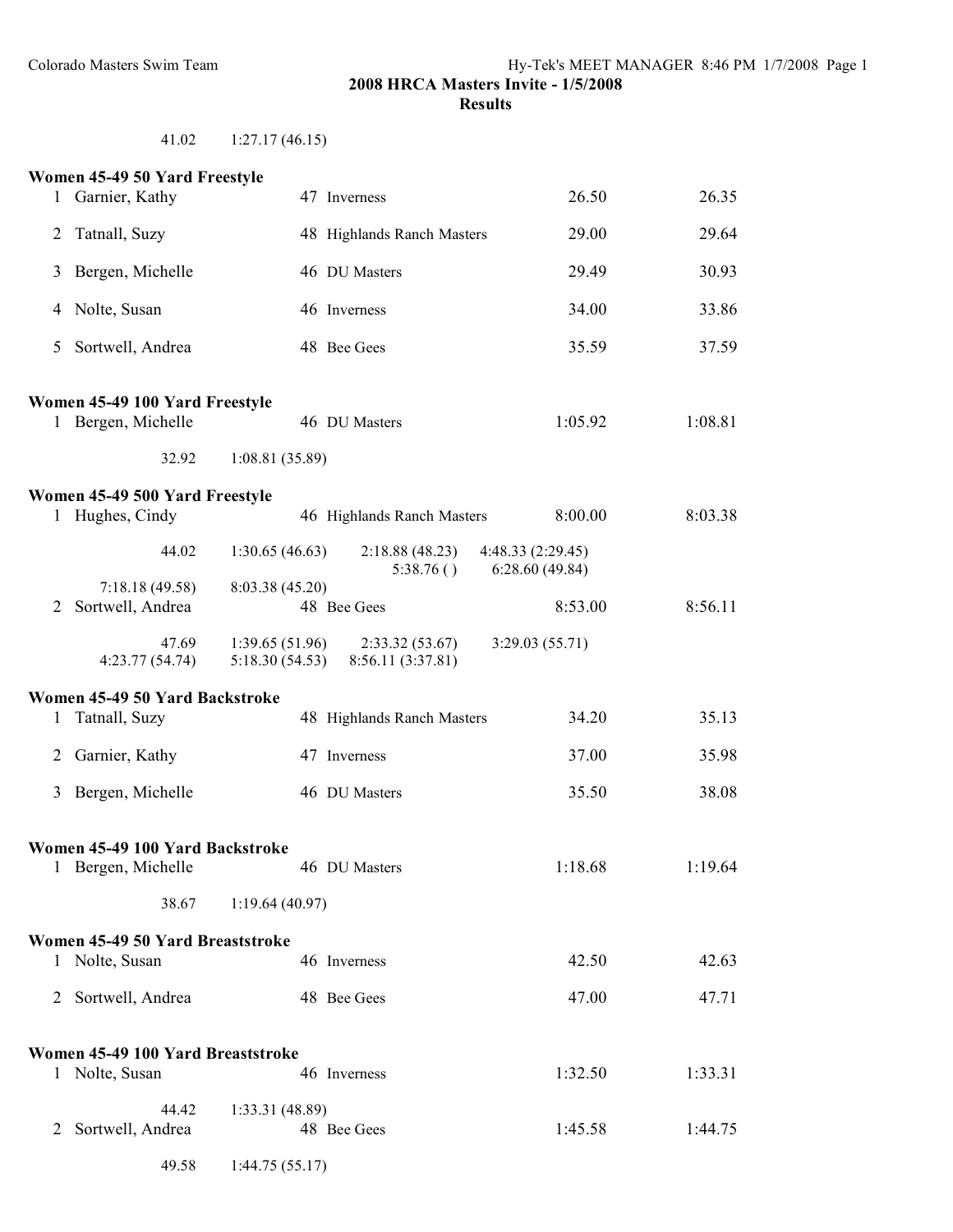| Colorado Masters Swim Team                                | 2008 HRCA Masters Invite - 1/5/2008<br><b>Results</b>                                    |                                   | Hy-Tek's MEET MANAGER 8:46 PM 1/7/2008 Page 1 |  |
|-----------------------------------------------------------|------------------------------------------------------------------------------------------|-----------------------------------|-----------------------------------------------|--|
| Women 45-49 50 Yard Butterfly<br>1 Garnier, Kathy         | 47 Inverness                                                                             | 35.00                             | 33.43                                         |  |
| <b>Women 45-49 100 Yard IM</b><br>1 Garnier, Kathy        | 47 Inverness                                                                             | 1:15.00                           | 1:14.39                                       |  |
| 35.45<br>--- Tatnall, Suzy                                | 1:14.39(38.94)<br>48 Highlands Ranch Masters                                             | 6:17.50                           | DQ                                            |  |
| Women 50-54 50 Yard Freestyle<br>1 Pyle, Rebecca          | 51 South Suburban                                                                        | 32.00                             | 31.30                                         |  |
| 2 Spahn, Jan                                              | 50 Unattached                                                                            | 34.00                             | 35.06                                         |  |
| 3 Kane, Julie                                             | 54 Inverness                                                                             | 45.05                             | 46.94                                         |  |
| Women 50-54 200 Yard Freestyle<br>1 Pyle, Rebecca         | 51 South Suburban                                                                        | 2:35.00                           | 2:40.57                                       |  |
| 37.64<br>2 Santillano, Jennifer                           | $1:19.27(41.63)$ $2:00.99(41.72)$<br>54 Unattached                                       | 2:40.57 (39.58)<br>3:30.00        | 2:41.42                                       |  |
| 37.14<br>3 Swan, Laurie                                   | $1:17.78(40.64)$ $2:00.07(42.29)$<br>54 Highlands Ranch Masters-CO                       | 2:41.42(41.35)<br>2:47.00         | 2:45.33                                       |  |
| 38.00                                                     | 1:19.56(41.56)<br>2:02.78(43.22)                                                         | 2:45.33(42.55)                    |                                               |  |
| Women 50-54 500 Yard Freestyle<br>1 Santillano, Jennifer  | 54 Unattached                                                                            | 7:15.00                           | 7:07.44                                       |  |
| 37.37<br>3:24.85(43.25)<br>6:23.04(44.05)                 | 1:16.70(39.33)<br>1:58.44(41.74)<br>$4:09.95(45.10)$ $4:53.95(44.00)$<br>7:07.44 (44.40) | 2:41.60(43.16)<br>5:38.99 (45.04) |                                               |  |
| Swan, Laurie<br>2                                         | 54 Highlands Ranch Masters-CO                                                            | 7:15.00                           | 7:13.11                                       |  |
| 39.05<br>3:32.63 (43.99)<br>6:29.97(44.34)                | 1:21.10(42.05)<br>2:04.89 (43.79)<br>4:16.31(43.68)<br>5:01.11(44.80)<br>7:13.11(43.14)  | 2:48.64(43.75)<br>5:45.63 (44.52) |                                               |  |
| Women 50-54 50 Yard Backstroke<br>1 Slavec, Deborah       | 54 Highlands Ranch Masters-CO                                                            | 45.00                             | 43.63                                         |  |
| Women 50-54 200 Yard Backstroke<br>1 Swan, Laurie         | 54 Highlands Ranch Masters-CO                                                            | 3:15.00                           | 3:08.70                                       |  |
| 44.38                                                     | 1:32.02(47.64)<br>2:20.47(48.45)                                                         | 3:08.70(48.23)                    |                                               |  |
| Women 50-54 50 Yard Breaststroke<br>Slavec, Deborah<br>1. | 54 Highlands Ranch Masters-CO                                                            | 46.00                             | 44.27                                         |  |
| Spahn, Jan<br>2                                           | 50 Unattached                                                                            | 45.00                             | 49.95                                         |  |
| 3 Kane, Julie                                             | 54 Inverness                                                                             | 49.70                             | 52.93                                         |  |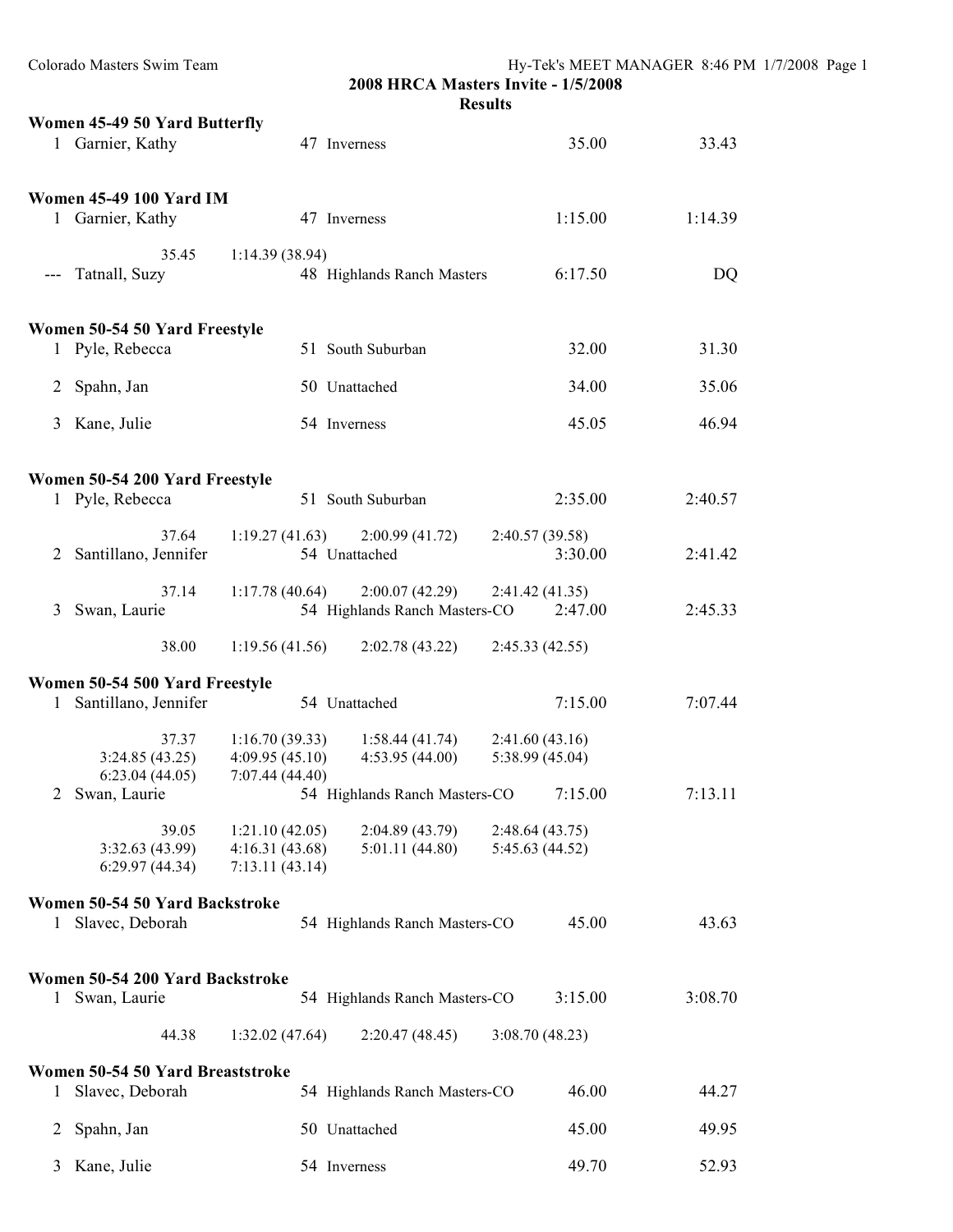| Women 50-54 100 Yard Breaststroke<br>1 Kane, Julie                 |                                                    | 54 Inverness                          | 1:47.44                          | 1:51.20 |
|--------------------------------------------------------------------|----------------------------------------------------|---------------------------------------|----------------------------------|---------|
| 53.56                                                              | 1:51.20(57.64)                                     |                                       |                                  |         |
| Women 50-54 200 Yard Breaststroke<br>1 Kane, Julie                 |                                                    | 54 Inverness                          | 3:36.97                          | 4:05.09 |
| 54.76                                                              |                                                    | $1:59.58(1:04.82)$ $3:07.45(1:07.87)$ | 4:05.09(57.64)                   |         |
| Women 50-54 50 Yard Butterfly<br>1 Pyle, Rebecca                   |                                                    | 51 South Suburban                     | 35.00                            | 34.34   |
| Women 50-54 100 Yard Butterfly<br>1 Pyle, Rebecca                  |                                                    | 51 South Suburban                     | 1:20.00                          | 1:18.58 |
| 36.60                                                              | 1:18.58(41.98)                                     |                                       |                                  |         |
| Women 50-54 200 Yard Butterfly<br>1 Pyle, Rebecca                  |                                                    | 51 South Suburban                     | 3:05.00                          | 3:01.09 |
| 39.74                                                              |                                                    | $1:25.42(45.68)$ $2:13.60(48.18)$     | 3:01.09(47.49)                   |         |
| <b>Women 50-54 100 Yard IM</b><br>1 Kane, Julie                    |                                                    | 54 Inverness                          | 1:55.27                          | 1:55.31 |
| 59.93                                                              | 1:55.31(55.38)                                     |                                       |                                  |         |
| Women 55-59 50 Yard Freestyle<br>1 Slover, Carrie                  |                                                    | 55 Pueblo Masters                     | 32.00                            | 32.36   |
| Women 55-59 50 Yard Backstroke<br>Slover, Carrie<br>1              |                                                    | 55 Pueblo Masters                     | 37.00                            | 38.18   |
| Women 55-59 50 Yard Breaststroke<br>Slover, Carrie<br>$\mathbf{1}$ |                                                    | 55 Pueblo Masters                     | 45.00                            | 43.97   |
| <b>Women 55-59 100 Yard IM</b><br>Slover, Carrie<br>$\mathbf{1}$   |                                                    | 55 Pueblo Masters                     | 1:30.00                          | 1:24.27 |
| 39.37                                                              | 1:24.27(44.90)                                     |                                       |                                  |         |
| Women 60-64 500 Yard Freestyle<br>1 Anziano, Marcia                |                                                    | 62 Colorado Masters                   | 7:55.00                          | 7:44.42 |
| 43.23<br>3:49.84 (46.59)<br>6:59.26(47.47)                         | 1:28.76(45.53)<br>4:36.98(47.14)<br>7:44.42(45.16) | 2:15.73(46.97)<br>5:23.85(46.87)      | 3:03.25(47.52)<br>6:11.79(47.94) |         |
| Women 60-64 200 Yard Backstroke                                    |                                                    |                                       |                                  |         |
| Anziano, Marcia<br>$\mathbf{I}$<br>51.84                           | 1:48.37(56.53)                                     | 62 Colorado Masters<br>2:48.04(59.67) | 4:00.00<br>3:44.15(56.11)        | 3:44.15 |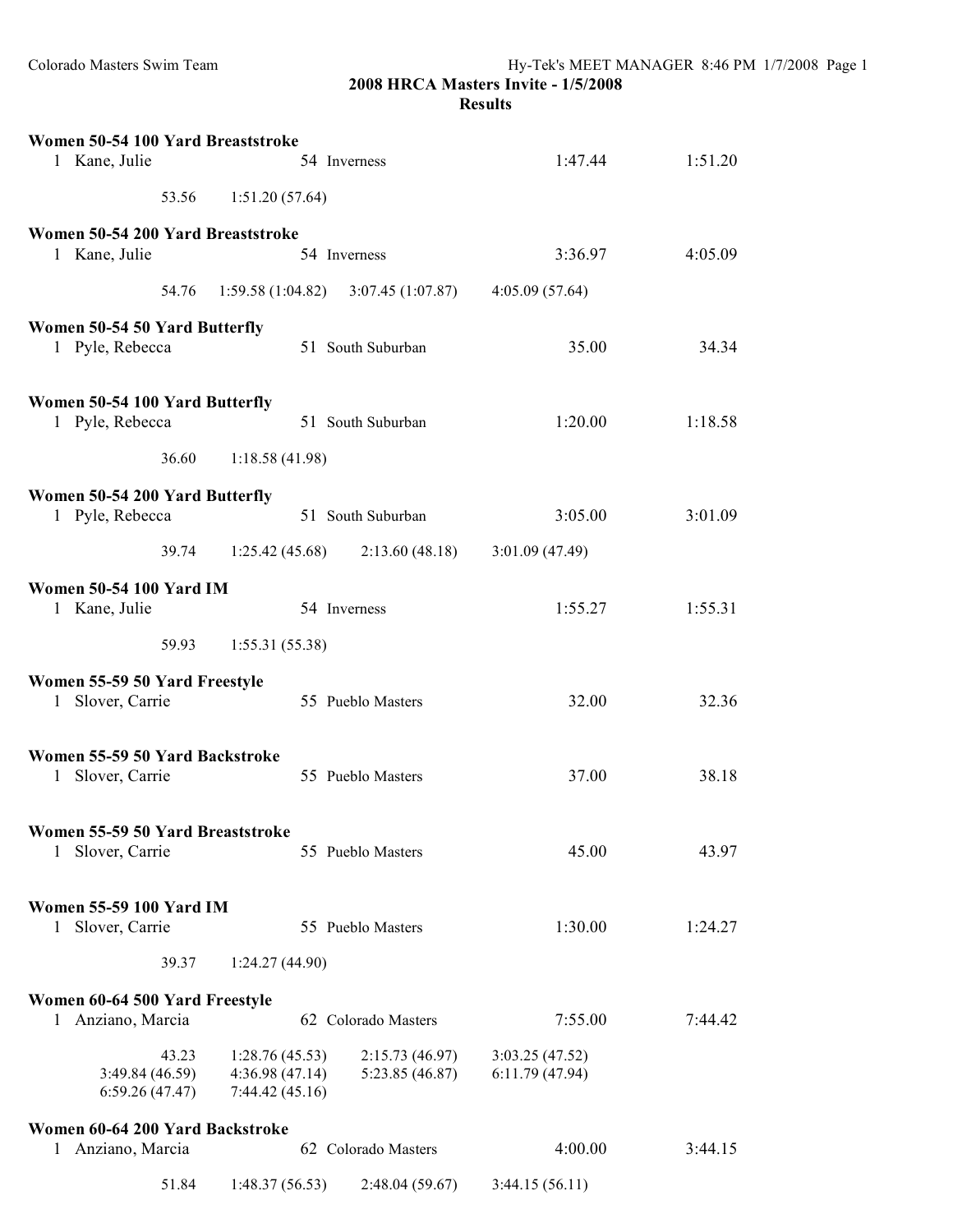|   | Men 25-29 50 Yard Freestyle<br>1 Walton, Daniel  |                                                     | 27 Highlands Ranch Masters         | 24.00                            | 24.26   |
|---|--------------------------------------------------|-----------------------------------------------------|------------------------------------|----------------------------------|---------|
|   | Men 25-29 100 Yard Freestyle<br>1 Iaia, Will     |                                                     | 25 Highlands Ranch Masters         | 55.00                            | 51.35   |
|   | 25.04<br>2 Johnson, Brett                        | 51.35 (26.31)                                       | 28 DU Masters-CO                   | 57.00                            | 57.30   |
|   | 27.39                                            | 57.30 (29.91)                                       |                                    |                                  |         |
|   | Men 25-29 200 Yard Freestyle<br>1 Iaia, Will     |                                                     | 25 Highlands Ranch Masters         | 1:57.50                          | 1:52.69 |
| 2 | 26.91<br>Johnson, Brett                          | 55.16 (28.25)                                       | 1:23.43(28.27)<br>28 DU Masters-CO | 1:52.69(29.26)<br>2:15.00        | 2:10.87 |
|   | 31.14                                            | 1:04.46(33.32)                                      | 1:37.91 (33.45)                    | 2:10.87(32.96)                   |         |
|   | Men 25-29 500 Yard Freestyle<br>1 Iaia, Will     |                                                     | 25 Highlands Ranch Masters         | 5:20.00                          | 5:13.54 |
|   | 28.55<br>2:33.80(31.26)<br>4:42.52(31.85)        | 59.53 (30.98)<br>3:05.98(32.18)<br>5:13.54(31.02)   | 1:30.67(31.14)<br>3:38.23(32.25)   | 2:02.54(31.87)<br>4:10.67(32.44) |         |
|   | Men 30-34 500 Yard Freestyle<br>1 Johnson, AJ    |                                                     | 31 Highlands Ranch Masters         | 6:15.00                          | 6:38.72 |
|   | 35.26<br>3:18.09(41.35)<br>5:59.90(40.85)        | 1:14.66(39.40)<br>3:58.03 (39.94)<br>6:38.72(38.82) | 1:55.14(40.48)<br>4:38.50(40.47)   | 2:36.74(41.60)<br>5:19.05(40.55) |         |
|   | Men 35-39 50 Yard Freestyle<br>1 Nasser, Rob     |                                                     | 38 Highlands Ranch Masters         | 23.50                            | 22.64   |
|   | 2 Pollock, Jason                                 |                                                     | 35 Unattached                      | 30.00                            | 26.50   |
| 3 | Harsh, Shad                                      |                                                     | 37 Inverness                       | 28.00                            | 26.81   |
|   | Men 35-39 100 Yard Freestyle<br>1 Nasser, Rob    |                                                     | 38 Highlands Ranch Masters         | 53.20                            | 50.71   |
| 2 | 25.11<br>Pollock, Jason                          | 50.71 (25.60)                                       | 35 Unattached                      | 1:10.00                          | 59.21   |
| 3 | 28.97<br>Harsh, Shad                             | 59.21 (30.24)                                       | 37 Inverness                       | 59.00                            | 59.35   |
|   | 28.59                                            | 59.35 (30.76)                                       |                                    |                                  |         |
|   | Men 35-39 200 Yard Freestyle<br>1 Pollock, Jason |                                                     | 35 Unattached                      | 2:30.00                          | 2:11.42 |
|   | 30.42                                            | 1:03.19(32.77)                                      | 1:37.80(34.61)                     | 2:11.42 (33.62)                  |         |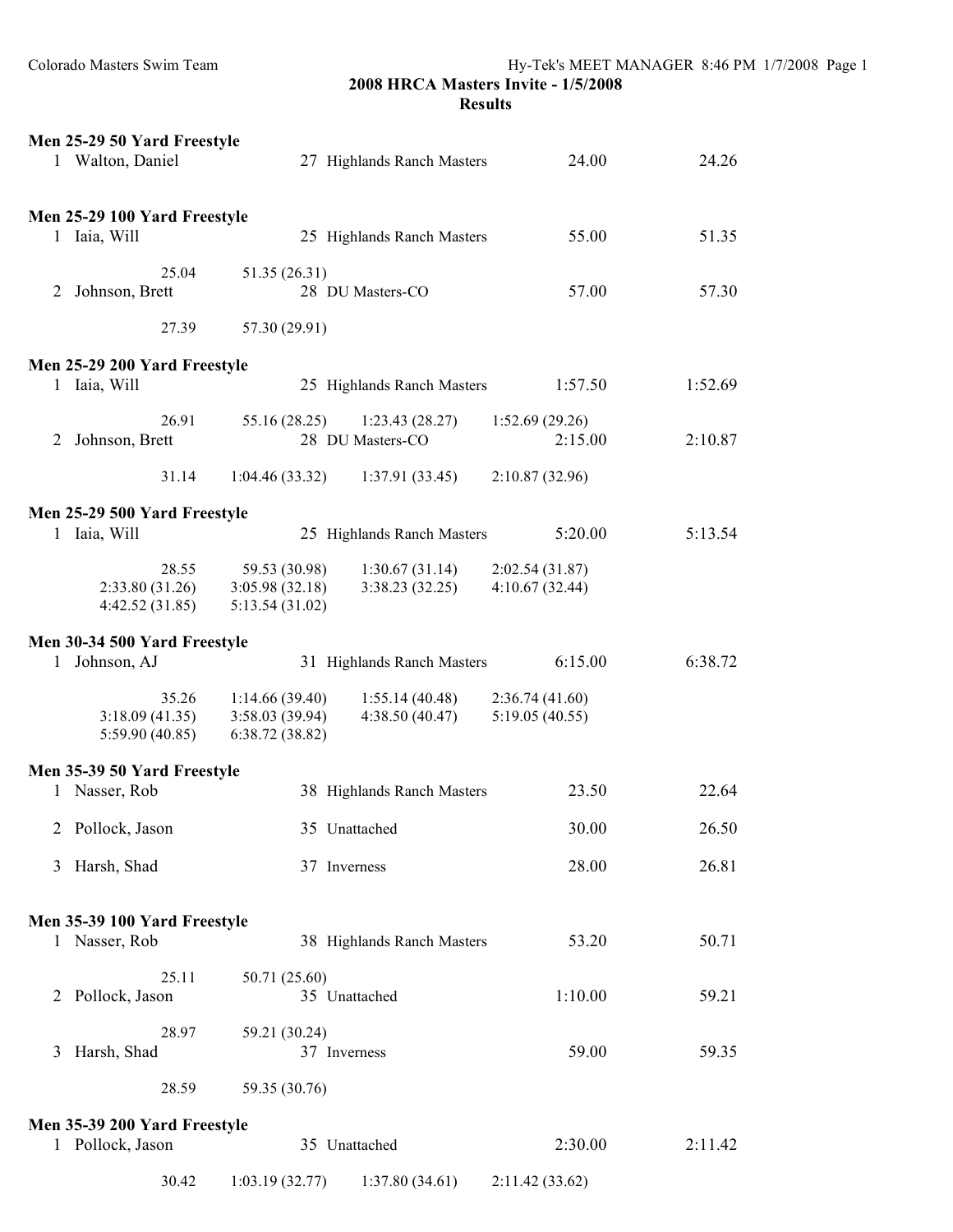|              | Men 35-39 500 Yard Freestyle                     |                                                      |                                  |                                  |         |
|--------------|--------------------------------------------------|------------------------------------------------------|----------------------------------|----------------------------------|---------|
|              | 1 Pollock, Jason                                 |                                                      | 35 Unattached                    | 6:30.00                          | 6:04.88 |
|              | 31.80<br>5:27.36()                               | 1:06.29(34.49)<br>6:04.88 (37.52)                    | 2:17.94(1:11.65)                 | 4:48.73 (2:30.79)                |         |
|              | Men 35-39 50 Yard Backstroke                     |                                                      |                                  |                                  |         |
|              | 1 Harsh, Shad                                    |                                                      | 37 Inverness                     | 35.00                            | 38.77   |
|              | Men 35-39 50 Yard Butterfly                      |                                                      |                                  |                                  |         |
|              | 1 Nasser, Rob                                    |                                                      | 38 Highlands Ranch Masters       | 26.50                            | 25.01   |
| 2            | Pollock, Jason                                   |                                                      | 35 Unattached                    | 36.00                            | 29.83   |
| 3            | Harsh, Shad                                      |                                                      | 37 Inverness                     | 31.00                            | 31.72   |
|              | <b>Men 35-39 100 Yard IM</b>                     |                                                      |                                  |                                  |         |
|              | 1 Nasser, Rob                                    |                                                      | 38 Highlands Ranch Masters       | 1:01.00                          | 1:00.13 |
|              | 28.52<br>2 Appleby, Don                          | 1:00.13(31.61)                                       | 39 Highlands Ranch Masters-CO    | 1:04.50                          | 1:02.04 |
|              | 28.00                                            | 1:02.04(34.04)                                       |                                  |                                  |         |
|              | Men 40-44 200 Yard Freestyle                     |                                                      |                                  |                                  |         |
|              | 1 Wise, Mike                                     |                                                      | 43 Unattached                    | 2:00.00                          | 2:05.63 |
|              | 29.15                                            | 1:00.92(31.77)                                       | 1:33.44(32.52)                   | 2:05.63(32.19)                   |         |
|              | Men 40-44 500 Yard Freestyle                     |                                                      |                                  |                                  |         |
| $\mathbf{1}$ | Wise, Mike                                       |                                                      | 43 Unattached                    | 5:30.00                          | 5:44.53 |
|              | 31.22<br>2:49.11 (35.29)<br>5:09.92 (35.46)      | 1:04.82(33.60)<br>3:24.36 (35.25)<br>5:44.53 (34.61) | 1:39.09(34.27)<br>3:59.36(35.00) | 2:13.82(34.73)<br>4:34.46(35.10) |         |
|              | Men 40-44 50 Yard Breaststroke                   |                                                      |                                  |                                  |         |
|              | 1 Brostuen, David                                |                                                      | 43 Unattached-CO                 | 33.10                            | 33.18   |
|              | Men 40-44 50 Yard Butterfly<br>1 Brostuen, David |                                                      | 43 Unattached-CO                 | 29.50                            | 29.04   |
|              | Men 40-44 100 Yard Butterfly<br>1 Wise, Mike     |                                                      | 43 Unattached                    | 1:05.00                          | 1:07.00 |
|              | 30.74                                            | 1:07.00(36.26)                                       |                                  |                                  |         |
|              | <b>Men 40-44 100 Yard IM</b>                     |                                                      |                                  |                                  |         |
| $\mathbf{1}$ | Brostuen, David                                  |                                                      | 43 Unattached-CO                 | 1:07.50                          | 1:07.49 |
|              | 31.38                                            | 1:07.49(36.11)                                       |                                  |                                  |         |

**Men 45-49 50 Yard Freestyle**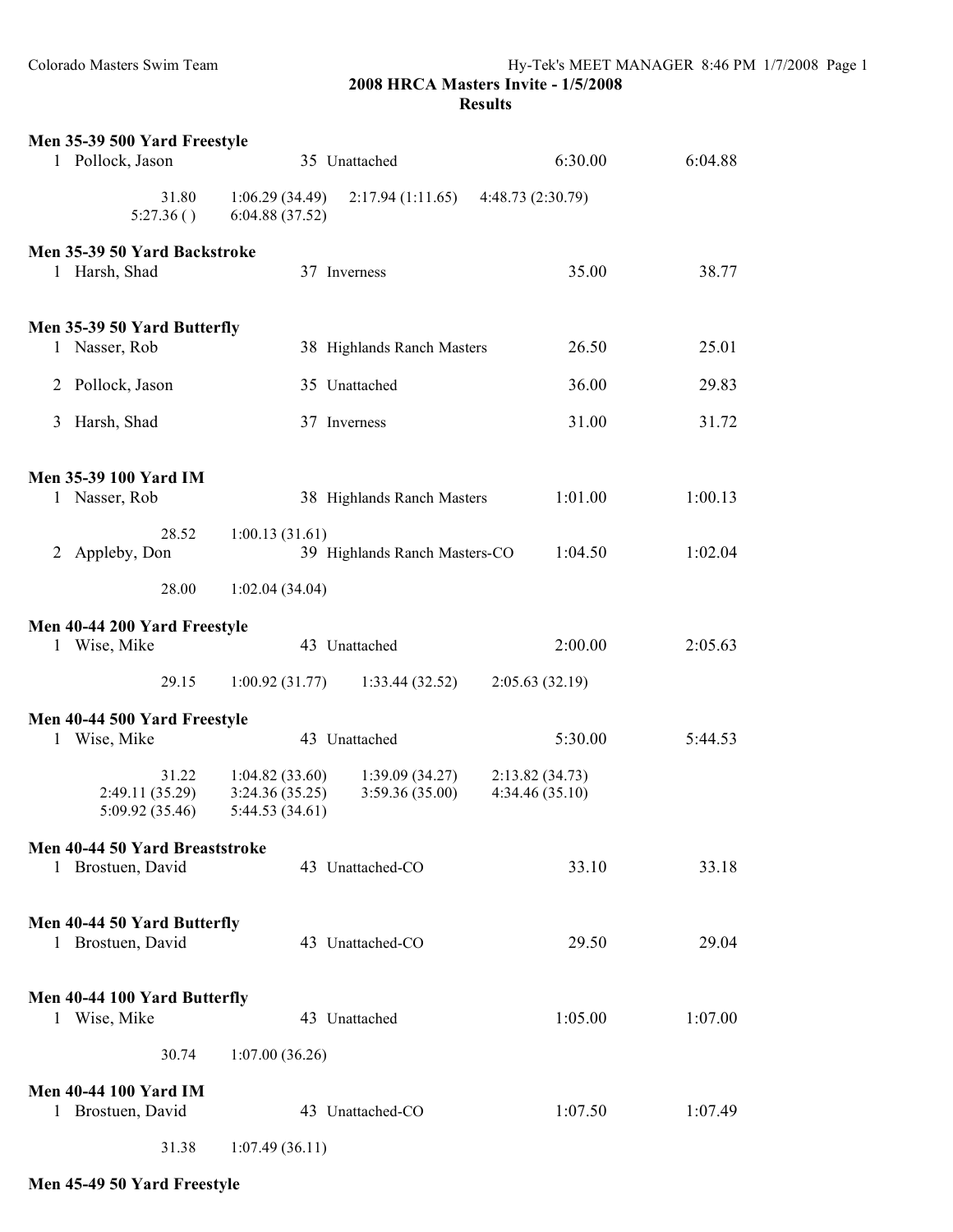|                | Colorado Masters Swim Team                        |                                                     | 2008 HRCA Masters Invite - 1/5/2008 |                                  |         | Hy-Tek's MEET MANAGER 8:46 PM 1/7/2008 Page 1 |  |
|----------------|---------------------------------------------------|-----------------------------------------------------|-------------------------------------|----------------------------------|---------|-----------------------------------------------|--|
|                | 1 Kahl, Steve                                     |                                                     | 45 Inverness                        | <b>Results</b>                   | 24.50   | 24.15                                         |  |
|                | 2 Scott, Greg                                     |                                                     | 48 Highlands Ranch Masters-CO       |                                  | 25.00   | 24.20                                         |  |
|                | (Men 45-49 50 Yard Freestyle)                     |                                                     |                                     |                                  |         |                                               |  |
|                | 3 Engle, Curt D                                   |                                                     | 46 Highlands Ranch Masters-CO       |                                  | 23.80   | 24.75                                         |  |
|                | 4 Gress, Karl                                     |                                                     | 45 Highlands Ranch Masters          |                                  | 24.90   | 24.88                                         |  |
| 5              | Cattles, Steve                                    |                                                     | 48 Bee Gees                         |                                  | 36.00   | 41.58                                         |  |
|                | Men 45-49 100 Yard Freestyle                      |                                                     |                                     |                                  |         |                                               |  |
|                | 1 Gress, Karl                                     |                                                     | 45 Highlands Ranch Masters          |                                  | 55.10   | 56.54                                         |  |
|                | 27.17<br>2 Engle, Curt D                          | 56.54 (29.37)                                       | 46 Highlands Ranch Masters-CO       |                                  | 56.00   | 56.79                                         |  |
| $\mathfrak{Z}$ | 26.81<br>Cattles, Steve                           | 56.79 (29.98)                                       | 48 Bee Gees                         |                                  | 1:41.00 | 1:42.22                                       |  |
|                | 45.28                                             | 1:42.22(56.94)                                      |                                     |                                  |         |                                               |  |
|                | Men 45-49 200 Yard Freestyle<br>1 Cattles, Steve  |                                                     | 48 Bee Gees                         |                                  | 3:42.00 | 4:11.04                                       |  |
|                | 1:58.41                                           | 3:05.75(1:07.34)                                    | 4:11.04(1:05.29)                    |                                  |         |                                               |  |
|                | Men 45-49 500 Yard Freestyle                      |                                                     |                                     |                                  |         |                                               |  |
|                | 1 Scott, Greg                                     |                                                     | 48 Highlands Ranch Masters-CO       |                                  | 5:40.00 | 5:31.31                                       |  |
|                | 28.99<br>2:40.84 (33.98)<br>4:57.31(34.04)        | 1:00.64(31.65)<br>3:14.95(34.11)<br>5:31.31 (34.00) | 1:33.55(32.91)<br>3:48.98(34.03)    | 2:06.86(33.31)<br>4:23.27(34.29) |         |                                               |  |
|                | 2 Kahl, Steve                                     | 45 Inverness                                        |                                     |                                  | 5:45.00 | 5:39.55                                       |  |
|                | 29.36<br>2:44.52 (34.47)<br>5:05.00(35.25)        | 1:02.25(32.89)<br>3:19.70(35.18)<br>5:39.55 (34.55) | 1:35.90(33.65)<br>3:54.57(34.87)    | 2:10.05(34.15)<br>4:29.75(35.18) |         |                                               |  |
|                | Men 45-49 50 Yard Backstroke                      |                                                     |                                     |                                  |         |                                               |  |
|                | 1 Cattles, Steve                                  |                                                     | 48 Bee Gees                         |                                  | 1:09.00 | 1:14.44                                       |  |
|                | Men 45-49 100 Yard Backstroke<br>1 Johnston, Mark |                                                     | 47 Swim Dogs                        |                                  | 1:10.00 | 1:05.11                                       |  |
|                | 31.02                                             | 1:05.11(34.09)                                      |                                     |                                  |         |                                               |  |
|                | Men 45-49 50 Yard Breaststroke                    |                                                     |                                     |                                  |         |                                               |  |
|                | 1 Scott, Greg                                     |                                                     | 48 Highlands Ranch Masters-CO       |                                  | 31.00   | 30.04                                         |  |
| 2              | Johnston, Mark                                    |                                                     | 47 Swim Dogs                        |                                  | 33.00   | 31.75                                         |  |
|                | 3 Kahl, Steve                                     |                                                     | 45 Inverness                        |                                  | 34.00   | 33.26                                         |  |

## **Men 45-49 100 Yard Breaststroke**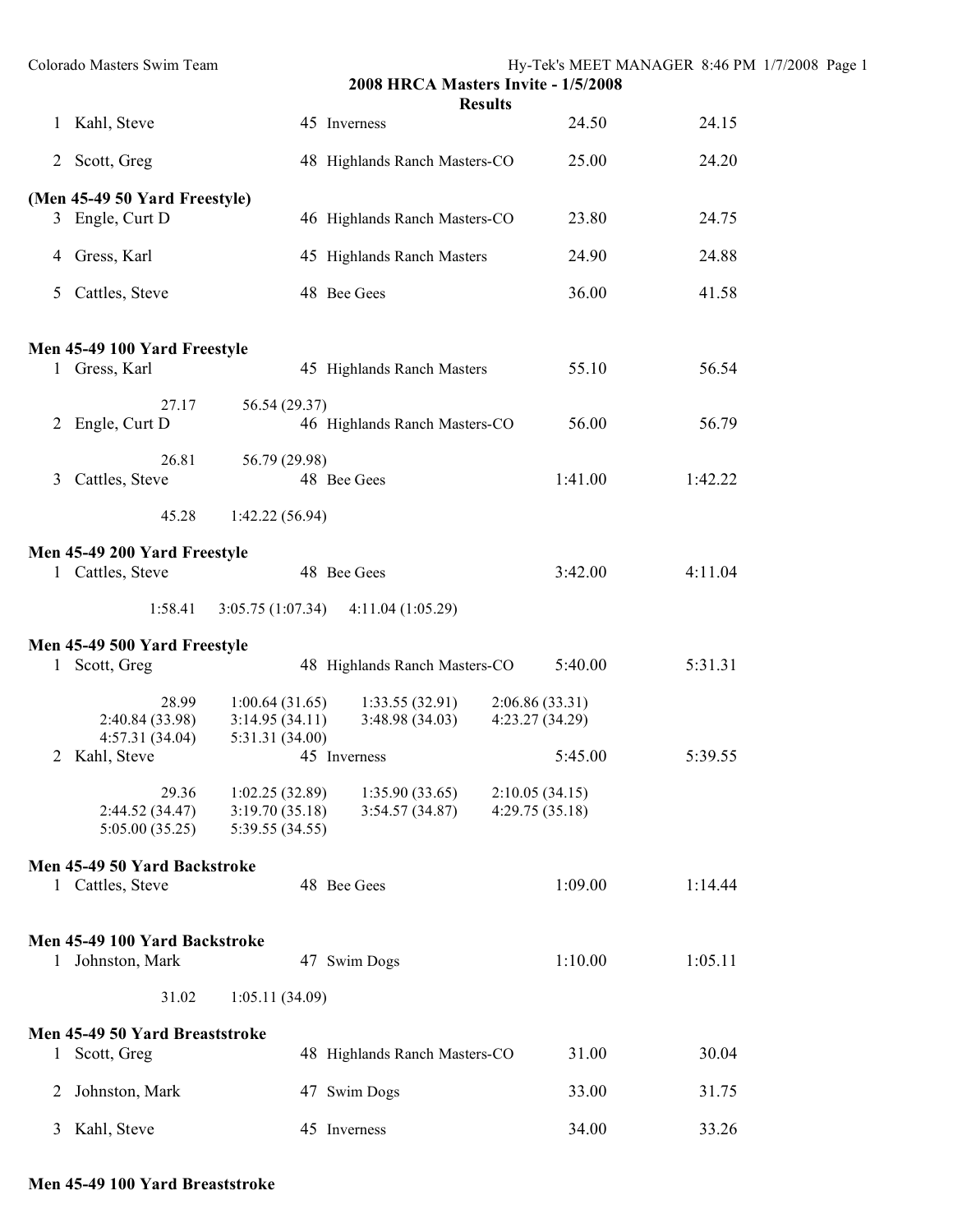|   | Colorado Masters Swim Team                       |                                  | 2008 HRCA Masters Invite - 1/5/2008<br><b>Results</b> |                 | Hy-Tek's MEET MANAGER 8:46 PM 1/7/2008 Page 1 |  |
|---|--------------------------------------------------|----------------------------------|-------------------------------------------------------|-----------------|-----------------------------------------------|--|
| 1 | Scott, Greg                                      |                                  | 48 Highlands Ranch Masters-CO                         | 1:06.00         | 1:04.95                                       |  |
|   | 30.81                                            | 1:04.95(34.14)                   |                                                       |                 |                                               |  |
|   | Men 45-49 50 Yard Butterfly                      |                                  |                                                       |                 |                                               |  |
|   | 1 Gress, Karl                                    |                                  | 45 Highlands Ranch Masters                            | 28.10           | 27.44                                         |  |
| 2 | Cattles, Steve                                   |                                  | 48 Bee Gees                                           | 1:00.00         | 1:06.22                                       |  |
|   | <b>Men 45-49 100 Yard IM</b><br>1 Johnston, Mark |                                  | 47 Swim Dogs                                          | 1:03.00         | 1:01.74                                       |  |
|   | 28.87                                            | 1:01.74(32.87)                   |                                                       |                 |                                               |  |
| 2 | Gress, Karl                                      |                                  | 45 Highlands Ranch Masters                            | 1:02.10         | 1:02.97                                       |  |
|   | 29.29                                            | 1:02.97(33.68)                   |                                                       |                 |                                               |  |
|   | Men 50-54 50 Yard Freestyle                      |                                  |                                                       |                 |                                               |  |
|   | 1 Nolte, Christopher                             |                                  | 50 Inverness-CO                                       | 25.90           | 25.52                                         |  |
|   | 2 Hughes, John                                   |                                  | 54 Highlands Ranch Masters                            | 27.00           | 26.17                                         |  |
| 3 | Gimlin, Dennis Ray                               |                                  | 51 Pueblo Masters                                     | 29.58           | 30.65                                         |  |
|   |                                                  |                                  |                                                       |                 |                                               |  |
|   | Men 50-54 100 Yard Freestyle<br>1 Hughes, John   |                                  | 54 Highlands Ranch Masters                            | 55.00           | 55.18                                         |  |
|   | 26.89                                            | 55.18 (28.29)                    |                                                       |                 |                                               |  |
|   | 2 Harper, Larry                                  |                                  | 53 Highlands Ranch Masters                            | 1:02.00         | 1:00.79                                       |  |
|   | 28.84                                            | 1:00.79(31.95)                   |                                                       |                 |                                               |  |
|   | 3 Gimlin, Dennis Ray                             |                                  | 51 Pueblo Masters                                     | 1:09.59         | 1:13.95                                       |  |
|   | 34.43                                            | 1:13.95(39.52)                   |                                                       |                 |                                               |  |
|   | Men 50-54 200 Yard Freestyle                     |                                  |                                                       |                 |                                               |  |
|   | 1 Hughes, John                                   |                                  | 54 Highlands Ranch Masters                            | 1:59.50         | 2:00.16                                       |  |
|   | 28.21                                            | 58.25 (30.04)                    | 1:29.05(30.80)                                        | 2:00.16(31.11)  |                                               |  |
|   | Men 50-54 500 Yard Freestyle                     |                                  |                                                       |                 |                                               |  |
|   | 1 Hughes, John                                   |                                  | 54 Highlands Ranch Masters                            | 5:30.00         | 5:26.81                                       |  |
|   | 29.63                                            | 1:01.78(32.15)                   | 1:34.72(32.94)                                        | 2:07.96 (33.24) |                                               |  |
|   | 2:41.39 (33.43)                                  | 3:14.88(33.49)                   | 3:48.19(33.31)                                        | 4:21.05(32.86)  |                                               |  |
| 2 | 4:54.03 (32.98)<br>Nolte, Christopher            | 5:26.81 (32.78)                  | 50 Inverness-CO                                       | 5:48.00         | 5:38.01                                       |  |
|   | 30.58                                            | 1:03.76(33.18)                   | 1:37.57(33.81)                                        | 2:11.78(34.21)  |                                               |  |
|   | 2:46.24(34.46)                                   | 3:21.11(34.87)                   | 3:55.75(34.64)                                        | 4:30.38(34.63)  |                                               |  |
|   | 5:04.94 (34.56)                                  | 5:38.01 (33.07)                  |                                                       |                 |                                               |  |
| 3 | Louie, Jamie                                     |                                  | 50 Csst-CO                                            | 6:40.00         | 7:16.92                                       |  |
|   | 34.43                                            | 1:13.35(38.92)                   | 1:54.47(41.12)                                        | 2:34.90(40.43)  |                                               |  |
|   | 3:16.63(41.73)<br>6:18.77(1:04.04)               | 4:00.13(43.50)<br>7:16.92(58.15) | 4:37.41(37.28)                                        | 5:14.73 (37.32) |                                               |  |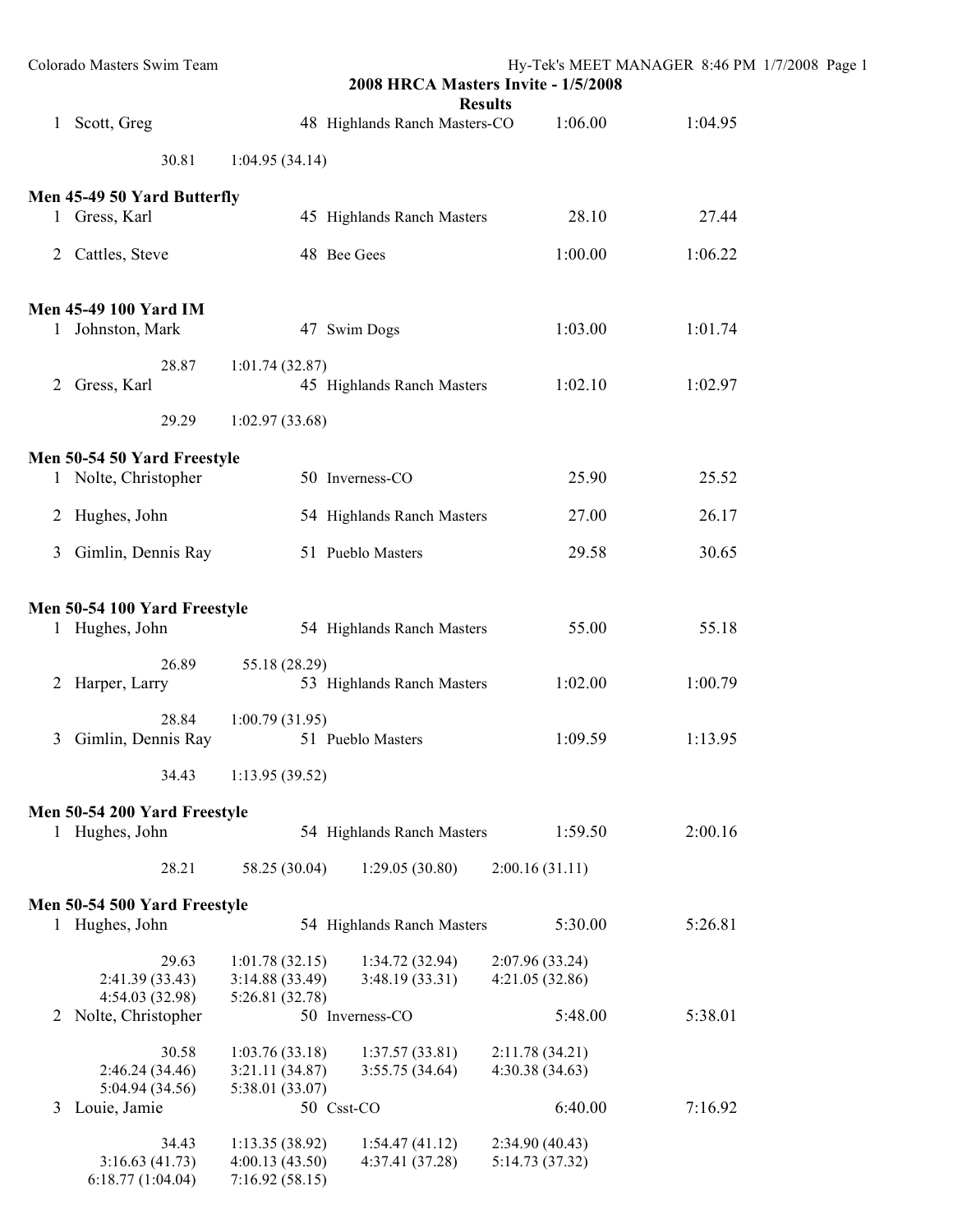|   | Men 50-54 50 Yard Backstroke<br>1 Nolte, Christopher   |                | 50 Inverness-CO                   | 30.50           | 31.28   |
|---|--------------------------------------------------------|----------------|-----------------------------------|-----------------|---------|
|   | Men 50-54 100 Yard Backstroke<br>1 Harper, Larry       |                | 53 Highlands Ranch Masters        | 1:13.00         | 1:11.66 |
|   | 35.04                                                  | 1:11.66(36.62) |                                   |                 |         |
|   | Men 50-54 50 Yard Breaststroke<br>1 Nolte, Christopher |                | 50 Inverness-CO                   | 33.80           | 33.35   |
|   | Men 50-54 100 Yard Breaststroke<br>1 Louie, Jamie      |                | 50 Csst-CO                        | 1:11.50         | 1:13.25 |
|   | 33.47                                                  | 1:13.25(39.78) |                                   |                 |         |
|   | Men 50-54 200 Yard Breaststroke<br>1 Louie, Jamie      |                | 50 Csst-CO                        | 2:36.00         | 2:37.46 |
|   | 35.73                                                  |                | $1:16.64(40.91)$ $1:56.10(39.46)$ | 2:37.46 (41.36) |         |
|   | Men 50-54 50 Yard Butterfly                            |                |                                   |                 |         |
|   | 1 Nolte, Christopher                                   |                | 50 Inverness-CO                   | 28.20           | 28.57   |
|   | 2 Gimlin, Dennis Ray                                   |                | 51 Pueblo Masters                 | 39.44           | 37.84   |
|   | <b>Men 50-54 100 Yard IM</b><br>1 Harper, Larry        |                | 53 Highlands Ranch Masters        | 1:13.00         | 1:12.33 |
| 2 | 34.04<br>Gimlin, Dennis Ray                            | 1:12.33(38.29) | 51 Pueblo Masters                 | 1:21.17         | 1:22.25 |
|   | 40.16                                                  | 1:22.25(42.09) |                                   |                 |         |
|   | <b>Men 50-54 200 Yard IM</b><br>1 Gimlin, Dennis Ray   |                | 51 Pueblo Masters                 | 3:07.67         | 3:09.22 |
|   | 42.32                                                  | 1:33.19(50.87) | 2:28.41(55.22)                    | 3:09.22(40.81)  |         |
|   | Men 55-59 50 Yard Freestyle<br>1 Schoo, Dallas         |                | 55 Loveland Masters               | 36.00           | 36.91   |
| 1 | Men 55-59 100 Yard Freestyle<br>Schoo, Dallas          |                | 55 Loveland Masters               | 1:26.00         | 1:29.79 |
|   | 43.62                                                  | 1:29.79(46.17) |                                   |                 |         |
|   | Men 55-59 50 Yard Backstroke<br>1 Schoo, Dallas        |                | 55 Loveland Masters               | 46.00           | 51.18   |
| 1 | Men 55-59 50 Yard Breaststroke<br>Schoo, Dallas        |                | 55 Loveland Masters               | 46.00           | 51.49   |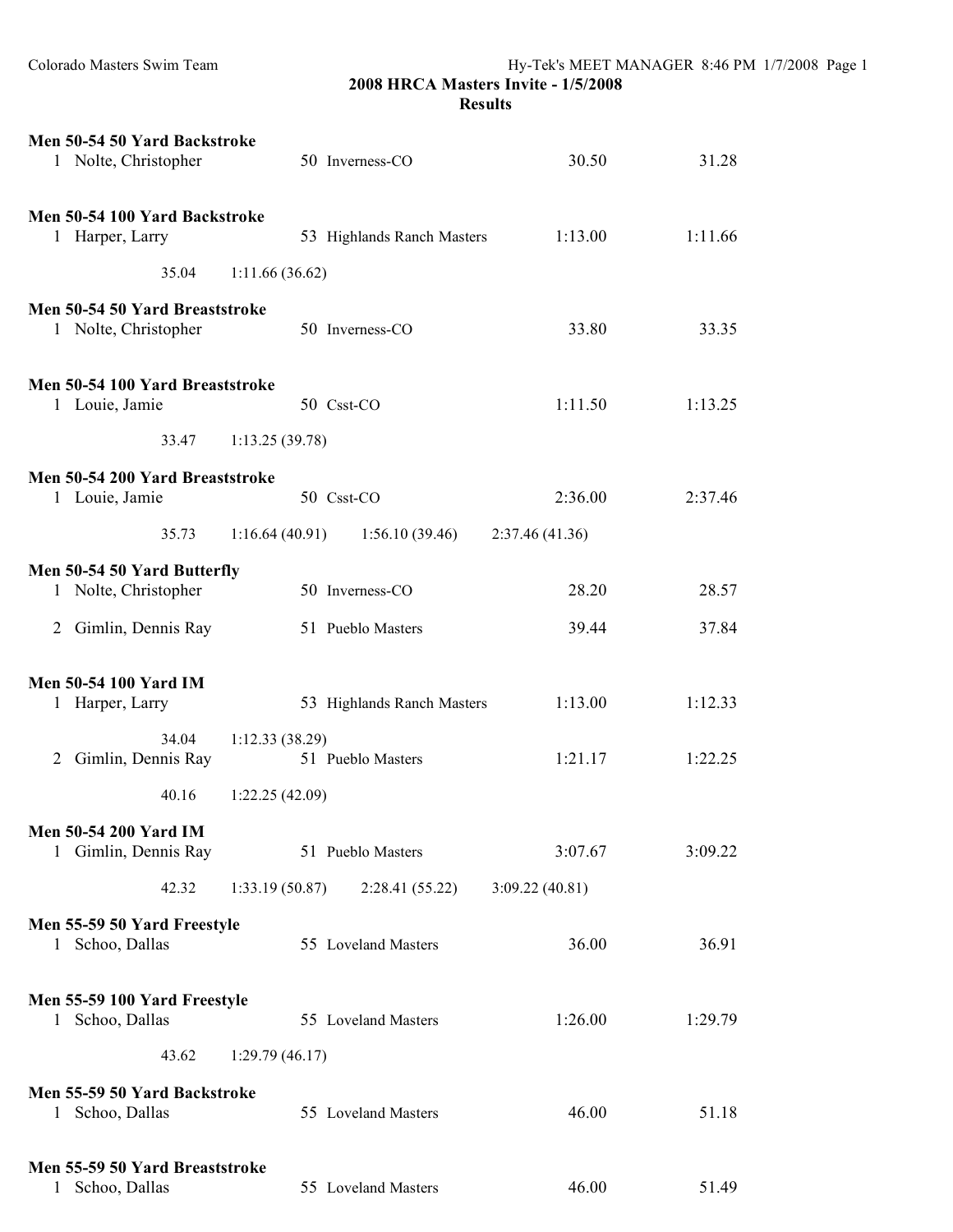## **Results**

| $\mathbf{1}$ | <b>Men 55-59 100 Yard IM</b><br>Schoo, Dallas     |                                                     | 55 Loveland Masters               | 1:40.00                           | 1:51.15 |
|--------------|---------------------------------------------------|-----------------------------------------------------|-----------------------------------|-----------------------------------|---------|
|              | 53.21                                             | 1:51.15(57.94)                                      |                                   |                                   |         |
|              |                                                   |                                                     |                                   |                                   |         |
|              | Men 60-64 50 Yard Freestyle<br>1 Abbott, William  |                                                     | 61 Unattached-CO                  | 28.00                             | 28.00   |
|              | 2 Carney, Kent                                    |                                                     | 60 Evergreen                      | 30.00                             | 29.84   |
|              |                                                   |                                                     |                                   |                                   |         |
|              | Men 60-64 100 Yard Freestyle<br>1 McCormick, Paul |                                                     | 60 Boulder Aquatics Masters       | 58.00                             | 59.69   |
| 2            | 28.82<br>Townsend, Cecil                          | 59.69 (30.87)                                       | 60 Pueblo Poolhardies             | 1:05.00                           | 1:04.54 |
|              | 30.84                                             | 1:04.54(33.70)                                      |                                   |                                   |         |
|              | Men 60-64 200 Yard Freestyle                      |                                                     |                                   |                                   |         |
|              | 1 McCormick, Paul                                 |                                                     | 60 Boulder Aquatics Masters       | 2:08.50                           | 2:12.80 |
|              | 30.73                                             | 1:04.09(33.36)                                      | 1:38.73(34.64)                    | 2:12.80(34.07)                    |         |
| 2            | Burson, Bill                                      |                                                     | 62 South Suburban-CO              | 2:20.00                           | 2:27.00 |
|              | 32.93                                             | 1:10.21(37.28)                                      | 1:49.46(39.25)                    | 2:27.00(37.54)                    |         |
|              | Men 60-64 500 Yard Freestyle                      |                                                     |                                   |                                   |         |
|              | 1 McCormick, Paul                                 |                                                     | 60 Boulder Aquatics Masters       | 5:49.00                           | 5:46.18 |
|              | 32.54<br>2:52.71 (34.94)<br>5:12.19(34.53)        | 1:07.00(34.46)<br>3:27.73(35.02)<br>5:46.18 (33.99) | 1:42.20(35.20)<br>4:02.52 (34.79) | 2:17.77(35.57)<br>4:37.66(35.14)  |         |
| 2            | Townsend, Cecil                                   |                                                     | 60 Pueblo Poolhardies             | 6:40.00                           | 6:34.02 |
|              | 35.17<br>3:15.89 (40.75)<br>5:55.92 (39.63)       | 1:14.67(39.50)<br>3:56.46(40.57)<br>6:34.02(38.10)  | 1:54.96(40.29)<br>4:36.33(39.87)  | 2:35.14(40.18)<br>5:16.29 (39.96) |         |
| 3            | Burson, Bill                                      |                                                     | 62 South Suburban-CO              | 6:30.00                           | 6:38.23 |
|              | 34.63<br>3:12.79 (40.38)<br>5:57.68 (41.34)       | 1:13.01(38.38)<br>3:53.86(41.07)<br>6:38.23(40.55)  | 1:52.43(39.42)<br>4:35.09(41.23)  | 2:32.41 (39.98)<br>5:16.34(41.25) |         |
| 4            | Carney, Kent                                      |                                                     | 60 Evergreen                      | 6:30.00                           | 7:09.38 |
|              | 37.60                                             | 1:21.06 (43.46)                                     | 2:05.69(44.63)                    | 2:50.70(45.01)                    |         |
|              | 3:34.18 (43.48)<br>6:27.52(42.44)                 | 4:17.63(43.45)<br>7:09.38(41.86)                    | 5:01.88(44.25)                    | 5:45.08 (43.20)                   |         |
|              | Men 60-64 50 Yard Backstroke                      |                                                     |                                   |                                   |         |
|              | 1 Carney, Kent                                    |                                                     | 60 Evergreen                      | 36.00                             | 35.22   |
|              | Men 60-64 50 Yard Breaststroke                    |                                                     |                                   |                                   |         |
| 1            | Abbott, William                                   |                                                     | 61 Unattached-CO                  | 34.50                             | 34.06   |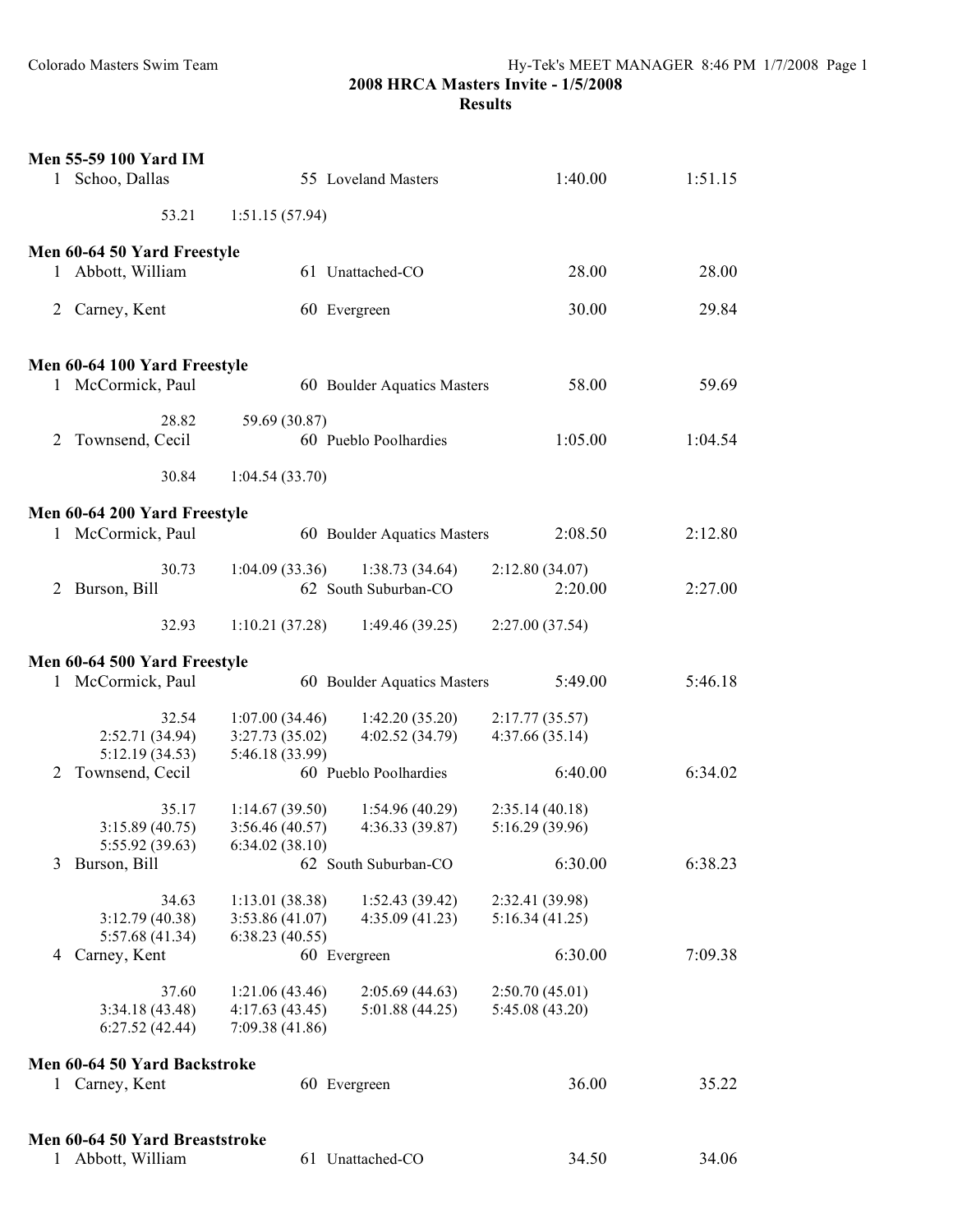|              | Men 60-64 50 Yard Butterfly                     |                                                           |                                       |                                       |          |
|--------------|-------------------------------------------------|-----------------------------------------------------------|---------------------------------------|---------------------------------------|----------|
|              | 1 Abbott, William                               |                                                           | 61 Unattached-CO                      | 31.00                                 | 30.39    |
|              |                                                 |                                                           |                                       |                                       |          |
|              | Men 60-64 100 Yard Butterfly                    |                                                           |                                       |                                       |          |
|              | 1 Townsend, Cecil                               |                                                           | 60 Pueblo Poolhardies                 | 1:30.00                               | 1:29.75  |
|              | 40.53                                           | 1:29.75(49.22)                                            |                                       |                                       |          |
|              | <b>Men 60-64 100 Yard IM</b>                    |                                                           |                                       |                                       |          |
|              | 1 Abbott, William                               |                                                           | 61 Unattached-CO                      | 1:15.60                               | 1:11.69  |
|              | 34.67                                           | 1:11.69(37.02)                                            |                                       |                                       |          |
| 2            | Townsend, Cecil                                 |                                                           | 60 Pueblo Poolhardies                 | 1:15.90                               | 1:14.86  |
|              | 35.87                                           | 1:14.86(38.99)                                            |                                       |                                       |          |
| 3            | Carney, Kent                                    |                                                           | 60 Evergreen                          | 1:20.00                               | 1:15.34  |
|              | 34.50                                           | 1:15.34(40.84)                                            |                                       |                                       |          |
|              | <b>Men 60-64 200 Yard IM</b>                    |                                                           |                                       |                                       |          |
|              | 1 Burson, Bill                                  |                                                           | 62 South Suburban-CO                  | 2:50.00                               | 2:53.76  |
|              | 37.20                                           | 1:24.52(47.32)                                            | 2:15.18(50.66)                        | 2:53.76 (38.58)                       |          |
|              | Men 65-69 50 Yard Freestyle                     |                                                           |                                       |                                       |          |
|              | 1 Burgess, Thom                                 |                                                           | 65 Colorado Masters                   | 30.00                                 | 28.93    |
|              | 2 Reynolds, Bing                                |                                                           | 67 Boulder Aquatics Masters-CO        | 45.00                                 | 45.05    |
|              |                                                 |                                                           |                                       |                                       |          |
|              | Men 65-69 500 Yard Freestyle                    |                                                           |                                       |                                       |          |
| $\mathbf{1}$ | Reynolds, Bing                                  |                                                           | 67 Boulder Aquatics Masters-CO        | 10:00.00                              | 10:26.95 |
|              | 52.56<br>5:15.50 (1:06.68)<br>9:27.37(59.64)    | 1:55.76(1:03.20)<br>6:20.19 (1:04.69)<br>10:26.95 (59.58) | 3:02.79(1:07.03)<br>7:23.01 (1:02.82) | 4:08.82(1:06.03)<br>8:27.73 (1:04.72) |          |
|              | Men 65-69 50 Yard Backstroke                    |                                                           |                                       |                                       |          |
|              | 1 Reynolds, Bing                                |                                                           | 67 Boulder Aquatics Masters-CO        | NT                                    | 53.29    |
|              |                                                 |                                                           |                                       |                                       |          |
|              | Men 65-69 100 Yard Backstroke                   |                                                           |                                       |                                       |          |
|              | 1 Reynolds, Bing                                |                                                           | 67 Boulder Aquatics Masters-CO        | 2:00.00                               | 1:56.88  |
|              | 57.40                                           | 1:56.88(59.48)                                            |                                       |                                       |          |
|              | Men 65-69 200 Yard Backstroke                   |                                                           |                                       |                                       |          |
|              | 1 Reynolds, Bing                                |                                                           | 67 Boulder Aquatics Masters-CO        | 4:00.00                               | 4:05.50  |
|              |                                                 |                                                           |                                       |                                       |          |
| 1            | Men 65-69 50 Yard Breaststroke<br>Burgess, Thom |                                                           | 65 Colorado Masters                   | 37.00                                 | 35.88    |
|              |                                                 |                                                           |                                       |                                       |          |
|              | Men 65-69 100 Yard Breaststroke                 |                                                           |                                       |                                       |          |
|              | Burgess, Thom                                   |                                                           | 65 Colorado Masters                   | 1:25.00                               | 1:23.81  |